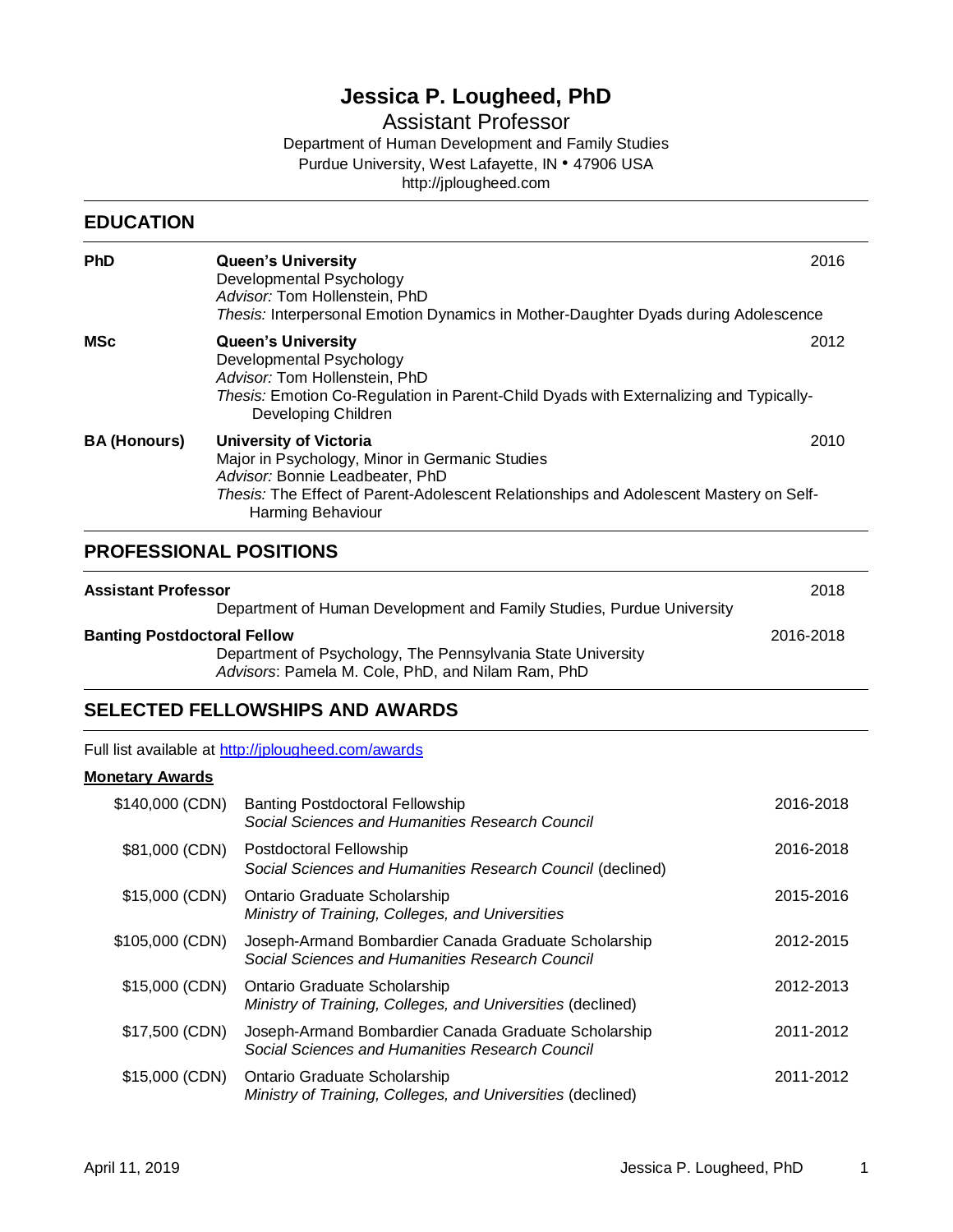| \$10,428 (CDN)                                                         | Queen's Graduate Award<br>Queen's University                                                                                  | 2010-2011 |
|------------------------------------------------------------------------|-------------------------------------------------------------------------------------------------------------------------------|-----------|
| <b>Other Recognition</b>                                               |                                                                                                                               |           |
| <b>Outstanding Ally Award</b><br><b>Purdue University LGBTQ Center</b> |                                                                                                                               | 2019      |
|                                                                        | Dissertation Award in Developmental Psychology<br>American Psychological Association, Developmental Psychology (Division 7)   | 2018      |
| <b>SRCD Outstanding Dissertation Award</b>                             | Society for Research in Child Development                                                                                     | 2017      |
|                                                                        | Andrew McGhie Prize in Psychology (Most Outstanding Dissertation of the Year)<br>Department of Psychology, Queen's University | 2017      |
| Canadian Psychological Association                                     | Certificate of Academic Excellence for best Master's thesis                                                                   | 2013      |
| Queen's University                                                     | Nominated for the Teaching Assistantship Prize in Psychology                                                                  | 2012      |

## **RESEARCH FUNDING**

| \$9,828 (USD)   | <b>Burkhart Faculty Fellowship</b><br>Center for Families, Purdue University<br>Role: Principal Investigator                                                                                                   | 2019      |
|-----------------|----------------------------------------------------------------------------------------------------------------------------------------------------------------------------------------------------------------|-----------|
| \$8,000 (USD)   | <b>Summer Faculty Grant</b><br><b>Executive Vice President for Research and Partnerships, Purdue University</b><br>Role: Principal Investigator                                                                | 2019      |
| \$179,706 (CDN) | Development of Socioemotional Flexibility across Adolescence<br>Insight Grant, Social Sciences and Humanities Research Council of Canada<br>Principal Investigator: Tom Hollenstein, PhD<br>Role: Collaborator | 2018-2023 |

## **PUBLICATIONS**

### **Peer-Reviewed Research**

- Yang, X., Ram, N., **Lougheed, J. P.,** Molenaar, P. C. M., & Hollenstein, T. (In press). Adolescents' emotion system dynamics: Network-based analysis of physiological and emotional experience. *Developmental Psychology*. doi: 10.1037/dev0000690
- Main, A., **Lougheed, J. P.,** Disla, J., & Kashi, S. (In press). Timing of adolescent emotional disclosures: The role of maternal emotions and adolescent age. *Emotion.* doi: 10.1037/emo0000483
- **Lougheed, J. P.,** Benson, L., Cole, P. M., & Ram, N. (2019). Multilevel survival analysis: Studying the timing of children's recurring behaviors. *Developmental Psychology, 55*(1), 53-65*.* doi: 10.1037/dev0000619
- Davis, W. E., Giner-Sorolla, R., Lindsay, D. S., **Lougheed, J. P.,** Makel, M. C., Meier, M. E., Sun, J., Vaughn, L., & Zelenski, J. M. (2018). Peer review guidelines promoting replicability and transparency in psychological science. *Advances in Methods and Practices in Psychological Science, 1*(4), 556-673*.* doi: 10.1177/2515245918806489.
- **Lougheed, J. P.,** & Hollenstein, T. (2018). Arousal transmission and attenuation in mother-daughter dyads in adolescence. *Social Development, 27*, 19-33. doi: 10.1111/sode.12250
- Hollenstein, T., Tighe, A., & **Lougheed, J. P.** (2017). Emotional development in the context of mother-child relationships. *Current Opinion in Psychology, 17*, 140-144. doi: 10.1016/j.copsyc.2017.07.010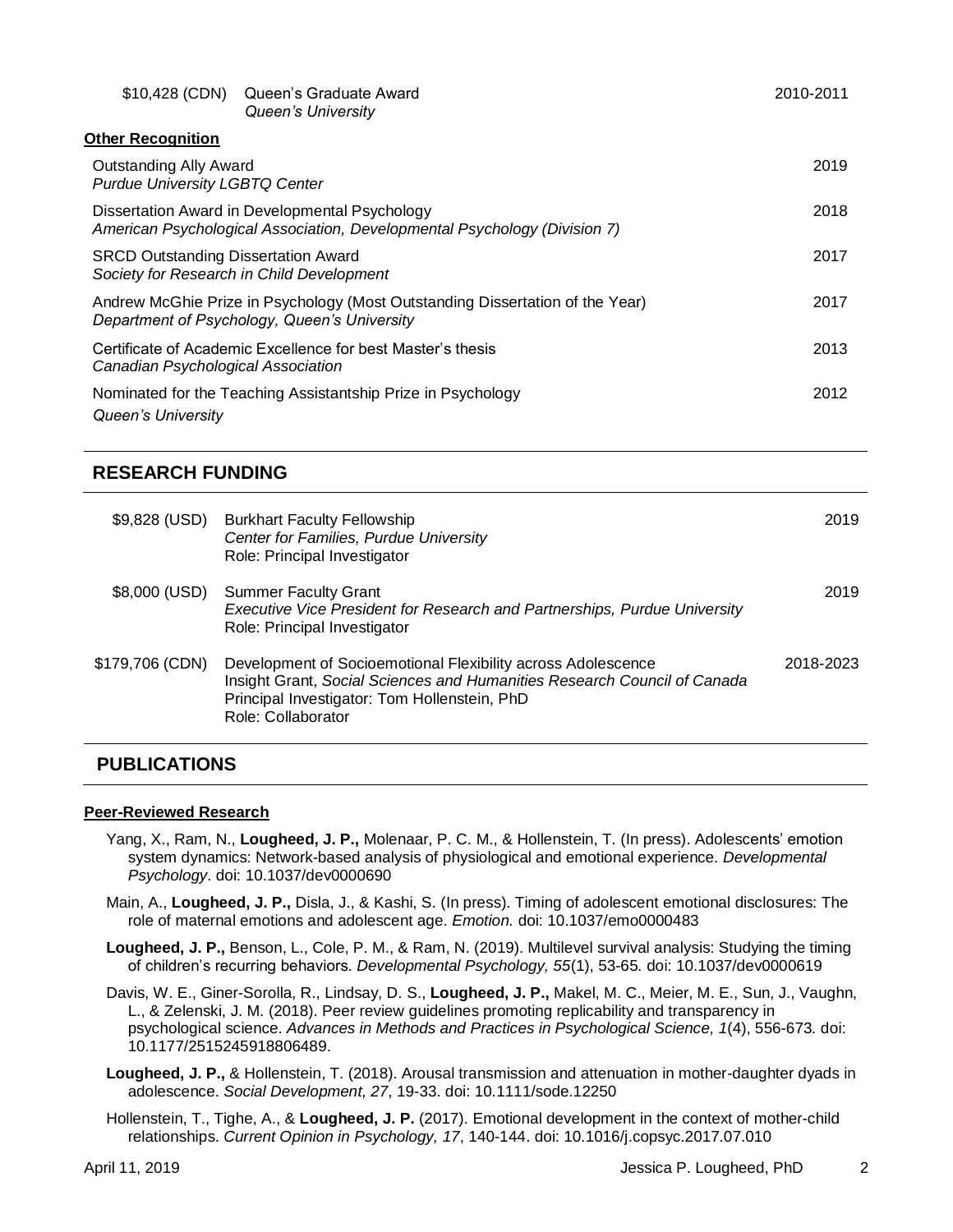- **Lougheed, J. P.,** Hollenstein, T., & Lewis, M. D. (2016). Maternal regulation of daughters' emotion during conflicts from early to mid-adolescence. *Journal of Research on Adolescence, 26*(3), 610-616. doi: 10.1111/jora.12211
- **Lougheed, J. P.,** & Hollenstein, T. (2016). Socioemotional flexibility in mother-daughter dyads: Riding the emotional rollercoaster across positive and negative contexts. *Emotion, 16*(5), 620-633*.* doi: 10.1037/emo0000155
- **Lougheed, J. P.,** Craig, W. M., Pepler, D., Connolly, J., O'Hara, A., Granic, I., & Hollenstein, T. (2016). Maternal and peer regulation of adolescent emotion: Associations with depressive symptoms. *Journal of Abnormal Child Psychology, 44*(5), 963-974. doi: 10.1007/s10802-015-0084-x
- **Lougheed, J. P.,** Koval, P., & Hollenstein, T. (2016). Sharing the burden: The interpersonal regulation of emotional arousal in mother-daughter dyads. *Emotion*, *16*(1), 83-93. doi: 10.1037/emo0000105
- **Lougheed, J. P.,** Hollenstein, T., Lichtwarck-Aschoff, A., & Granic, I. (2015). Maternal regulation of child affect in externalizing and typically-developing children. *Journal of Family Psychology*, *29*(1), 10-19. doi: 10.1037/a0038429
- Hollenstein, T. & **Lougheed. J. P.** (2013). Beyond storm and stress: Typicality, transactions, timing, and temperament to account for adolescent change. *American Psychologist*, *68*(6), 444-454. doi: 10.1037/a0033586
- **Lougheed, J. P.,** & Hollenstein, T. (2012). A limited repertoire of emotion regulation strategies predicts internalizing problems in adolescence. *Social Development, 21*(4), 704-721. doi: 10.1111/j.1467- 9507.2012.00663.x

#### **Book Chapters**

- **Lougheed, J.P.** (In press). Conflict dynamics and the transformation of the parent-adolescent relationship. In S. Kunnen, M. van der Gaag, N. de Ruiter-Wilcox, & B. Jeronimus (Eds.), *Psychosocial Development in Adolescence: Insights from the Dynamic Systems Approach*. New York: Routledge.
- Cole, P. M., **Lougheed, J. P.,** & Ram, N. (2018). The development of emotion regulation in early childhood: A matter of multiple time scales. In P. M. Cole & T. Hollenstein (Eds.), (70-87). *Emotion Regulation: A Matter of Time*. Abingdon, UK: Taylor & Francis.
- **Lougheed, J. P.,** & Hollenstein, T. (2018). Methodological approaches to studying interpersonal emotion dynamics. In A. K. Randall & D. Schoebi (Eds.), (75-92). *Interpersonal Emotion Dynamics in Close Relationships*. Cambridge: Cambridge University Press. doi: 10.1017/9781316822944
- Granic, I., & **Lougheed, J. P.** (2016). The role of anxiety in coercive family processes with aggressive children. In J. Snyder & T. Dishion (Eds.), (231-248). *Oxford Handbook of Coercive Relationship Dynamics*. Oxford, UK: Oxford University Press. doi: 10.1093/oxfordhb/9780199324552.013.18

### **Conference Proceedings**

Gupta, M., **Lougheed, J. P.,** Tran, T., Borsuk-Gudz, M., Cassidy, S., Hollenstein, T., & Bowie, C.R. (2015, March). Understanding complex family interactions in early episode psychosis. In *Schizophrenia Bulletin* (Vol. 41, pp. S174-S175). Oxford, England: Oxford University Press.

## **RESEARCH TOOLS**

- **Lougheed, J. P.,** & Benson, L. (2016). [Survival analysis.](https://quantdev.ssri.psu.edu/resources/survival-analysis) A series of tutorials using the R statistical program. *Quantitative Developmental Systems Methodology Core, The Pennsylvania State University*.
- **Lougheed, J. P.,** Brinberg, M., & Ram, N. [Growth models with nonlinearity in parameters.](https://quantdev.ssri.psu.edu/tutorials/growth-modeling-chapter-11-growth-models-nonlinearity-parameters) A tutorial using the R statistical program. *Quantitative Developmental Systems Methodology Core, The Pennsylvania State University*.
- **Lougheed, J. P.,** & Hollenstein, T. (2014). *Specific Affect Coding System Manual: 5-Code Version.*  Unpublished manual.

**Lougheed, J. P.,** & Hollenstein, T. (2011). *Co-Regulation Coding Manual*. Unpublished manual.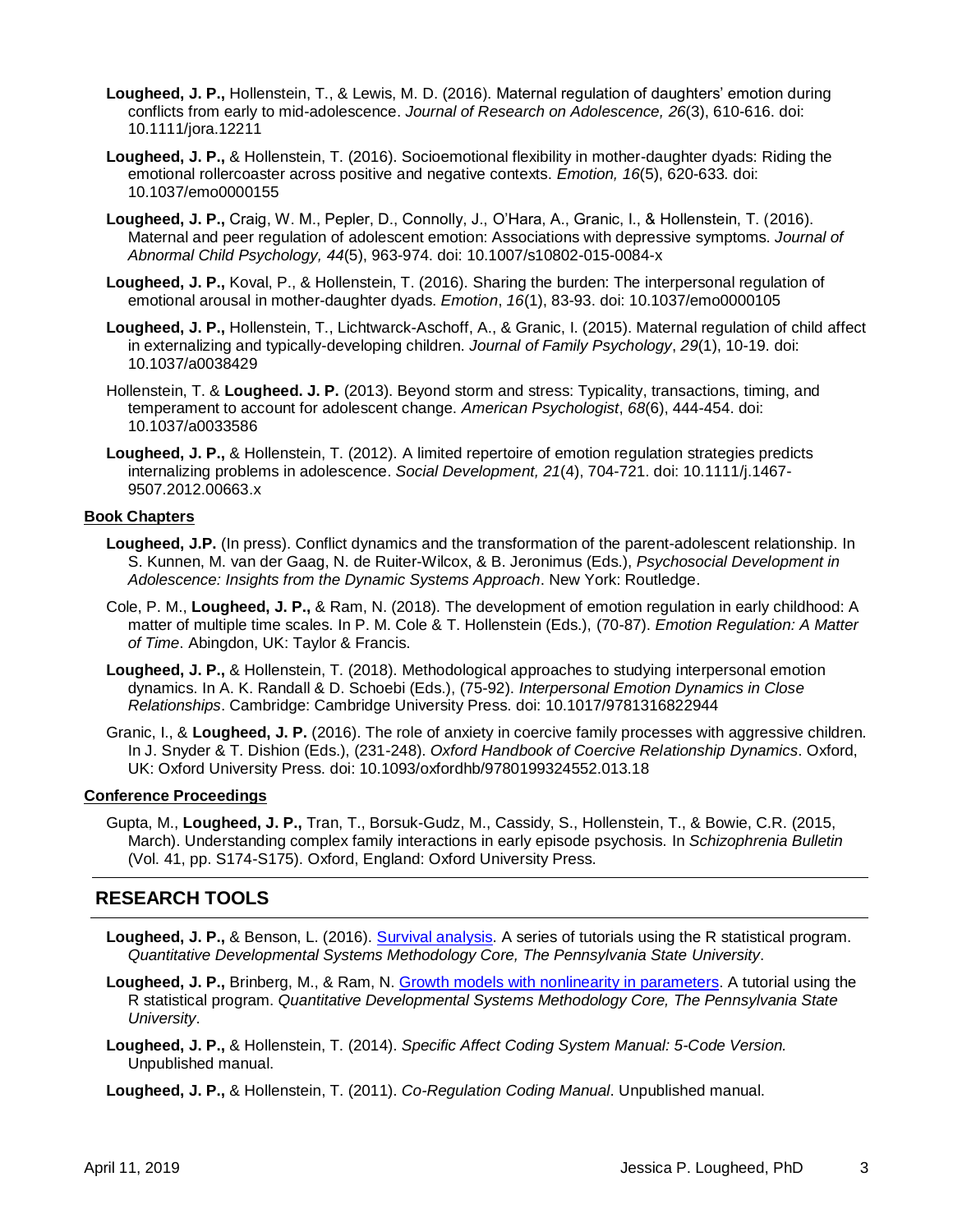## **PRESENTATIONS AT REFEREED CONFERENCES**

### **Chaired Symposia**

- Lougheed, J. P. (2019). Dynamic approaches to parent-child interactions from infancy to adolescence. *Society for Research on Child Development Biennial Meeting*, Baltimore, MD.
- **Lougheed, J. P.** (2017). Methodological approaches for the study of emotion dynamics. *Association for Psychological Science* convention, Baltimore, MD.
- **Lougheed, J. P.** (2017). Linking family emotion socialization, behavior, and physiological processes: Reward, relationships, and positive contexts. *Society for Research on Child Development Biennial Meeting,* Austin, TX.
- **Lougheed, J. P.** (2017). Adolescent social and emotion dynamics at multiple time scales and relations to psychosocial adjustment. *Society for Research on Child Development Biennial Meeting,* Austin, TX.
- **Lougheed, J. P.** (2015). Time series methods for interpersonal emotion processes in childhood and adolescence. *Society for Research on Child Development,* Philadelphia, PA.

#### **Paper Presentations**

- **Lougheed, J. P.,** Tighe, A. B., & Hollenstein, T. (2019). Emotion spillover across social interactions: The emotional rollercoaster task captures the ups and downs of interpersonal emotions across contexts. *Association for Psychological Science* convention, Washington, DC.
- Yang, X., Ram, N**., Lougheed, J. P.,** Molenaar, P. C. M., & Hollenstein, T. (2019). Adolescents' emotion system dynamics: Network-based analysis of physiological and emotional experience. *Society for Research on Child Development Biennial Meeting*, Baltimore, MD.
- **Lougheed, J. P.,** Brinberg, M., Ram, N., & Hollenstein, T. (2019). An examination of emotion socialization dynamics in mother-daughter dyads using grid-sequence analysis. *Society for Research on Child Development Biennial Meeting*, Baltimore, MD.
- Tighe, A., **Lougheed, J. P.,** & Hollenstein, T. (2018). Emotion dynamics in mother-daughter relationships across adolescence. *Association for Psychological Science Annual Convention*, San Francisco, CA.
- Main, A., **Lougheed, J. P.,** & Disla, J. (2018). Dynamics of observed adolescent disclosure during motheradolescent conflict: The role of maternal emotions and adolescent age. *Society for Research on Adolescence 2018 Biennial Meeting*, Minneapolis, MN*.*
- **Lougheed, J. P.,** Benson, L., Cole, P. M., & Ram, N. (2017). Examining emotion dynamics with survival analysis: An application to self-regulation in early childhood. *Association for Psychological Science*  convention, Baltimore, MD.
- **Lougheed, J. P.,** & Hollenstein, T. (2017). Arousal transmission in mother-daughter dyads in negative and positive emotion contexts. *Society for Research on Child Development Biennial Meeting,* Austin, TX.
- **Lougheed, J. P.,** Tsui, T., & Hollenstein, T. (2017). Socioemotional flexibility in mother-daughter dyads: Associations with psychosocial and physiological adjustment. *Society for Research on Child Development Biennial Meeting,* Austin, TX.
- **Lougheed, J. P.,** Koval, P., & Hollenstein, T. (2016). The buffering of sympathetic arousal during social stress in mother-daughter dyads. *Society for Research on Adolescence Biennial Meeting*, Baltimore, MD*.*
- **Lougheed, J. P.** (2015). Social baseline theory and interpersonal emotion regulation. *Emotion Preconference at the Society for Research on Child Development,* Philadelphia, PA.
- **Lougheed, J. P.,** Hollenstein, T., Craig, W. M., Pepler, D. J., & Connelly, J. (2015). Real-time multilevel survival analysis of adolescent emotion socialization. *Society for Research on Child Development,*  Philadelphia, PA.
- **Lougheed, J. P.,** Hollenstein, T., & Lewis, M. D. (2014). Event history analysis of mothers' co-regulation of adolescent daughters' affect. *Society for Research on Adolescence,* Austin, TX.
- Hollenstein, T., Lanteigne, D. M., & **Lougheed, J. P.** (2013). Adolescent social stress and social anxiety: What are they anxious about? *Society for Research on Child Development,* Seattle, WA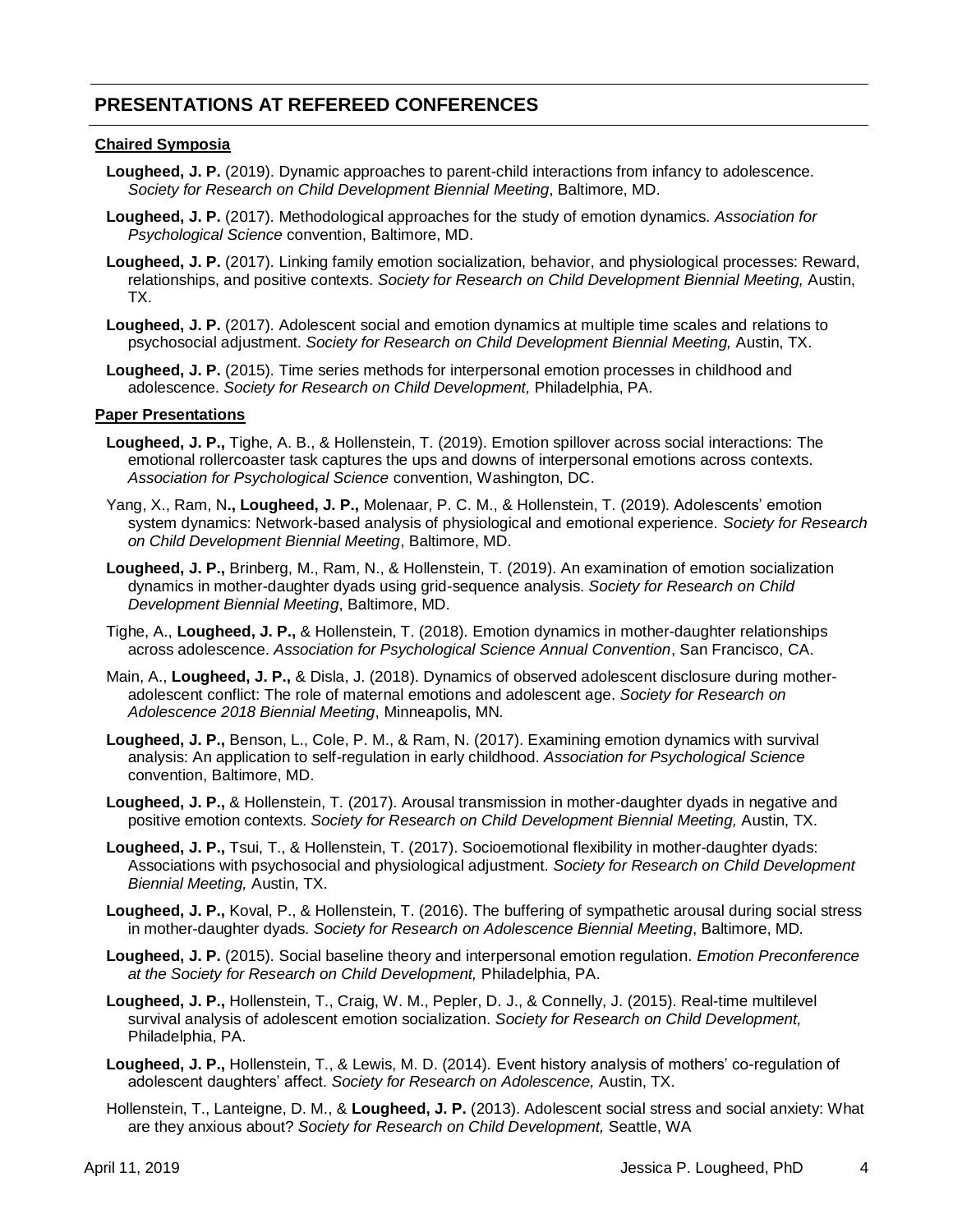- Lanteigne, D. M., Hollenstein, T., Eastabrook, J., & **Lougheed, J. P.** (2013). Longitudinal patterns among emotional experience, arousal, and expression in adolescence. *Society for Research on Child Development,* Seattle, WA
- **Lougheed, J. P.**, Hollenstein, T., Lichtwarck-Aschoff, A., & Granic, I. (2013). Multilevel survival analysis of parent regulation and child negative affect in dyads with typically developing and externalizing children. *Society for Research on Child Development,* Seattle, WA
- Hollenstein, T., Lanteigne, D. M., Eastabrook, J., & **Lougheed, J. P.** (2012). The dynamics of social stress over time: Physiological, behavioral, and psychological trajectories of emotional responsivity. *Society for Research on Adolescence*, Vancouver, BC.
- Hollenstein, T., Lanteigne, D. M., Eastabrook, J., & **Lougheed, J. P.** (2012). Patterns among emotional experience, arousal, and expression in adolescence. *Society for Research on Adolescence*, Vancouver, BC

#### **Poster Presentations**

- Tighe, A., **Lougheed, J. P.,** & Hollenstein, T. (2018). Mother-daughter socioemotional flexibility remains consistent from mid- to late adolescence. *Association for Psychological Science Annual Convention*, San Francisco, CA.
- Tsui, T., **Lougheed, J. P.,** & Hollenstein, T. (2018). Dyadic and individual socioemotional flexibility differentially predict psychosocial well-being of mothers and daughters. *Association for Psychological Science Annual Convention*, San Francisco, CA.
- Tighe, A., **Lougheed, J. P.,** & Hollenstein, T. (2018). Socioemotional flexibility in mother-daughter relationships across adolescence. *Development 2018: A Canadian Conference on Developmental Psychology*, St. Catherines, ON.
- Tighe, A., **Lougheed, J. P.,** & Hollenstein, T. (2017). Mother-daughter emotion dynamics: Whose relationship is it anyway? *Society for Research on Child Development* biennial meeting, Austin, TX.
- **Lougheed, J. P.,** Hollenstein, T., Craig, W. M., Pepler, D. J., & Connelly, J. (2014). Parent and peer coregulation of adolescent positive affect: Associations with sex and internalizing problems. *Development 2014: A Canadian Conference on Developmental Psychology,* Ottawa, ON.
- **Lougheed, J. P.,** & Hollenstein, T. (2014). Longitudinal patterns of adolescent emotion regulation: Associations with internalizing problems. *Society for Research on Adolescence*, Austin, TX.
- **Lougheed, J. P**., Hollenstein, T., Lichtwarck-Aschoff, A., & Granic, I. (2013). Event history analysis of parent regulation of child negative affect in dyads with typically developing and externalizing children. *International Society for Research on Emotion*, Berkeley, CA
- **Lougheed, J. P**., & Hollenstein, T. (2013). Patterns among adolescent emotion regulation strategies: Associations with internalizing problems. *Society for Research on Child Development,* Seattle, WA.
- **Lougheed, J. P.,** & Hollenstein, T. (2012). Emotion regulation profiles in adolescence. *Society for Research on Adolescence*, Vancouver, BC.

### **INVITED PRESENTATION**

**Lougheed, J. P.** (2019). A dyadic systems view of emotion dynamics and internalizing symptoms in adolescence. Clinical Psychology Colloquium March 1, 2019, *Purdue University*.

### **TEACHING EXPERIENCE**

### **Instructor of Record**

*Research Design and Program Evaluation (HDFS 346)* Spring 2019 Students enrolled: 8 Department of Human Development and Family Studies, Purdue University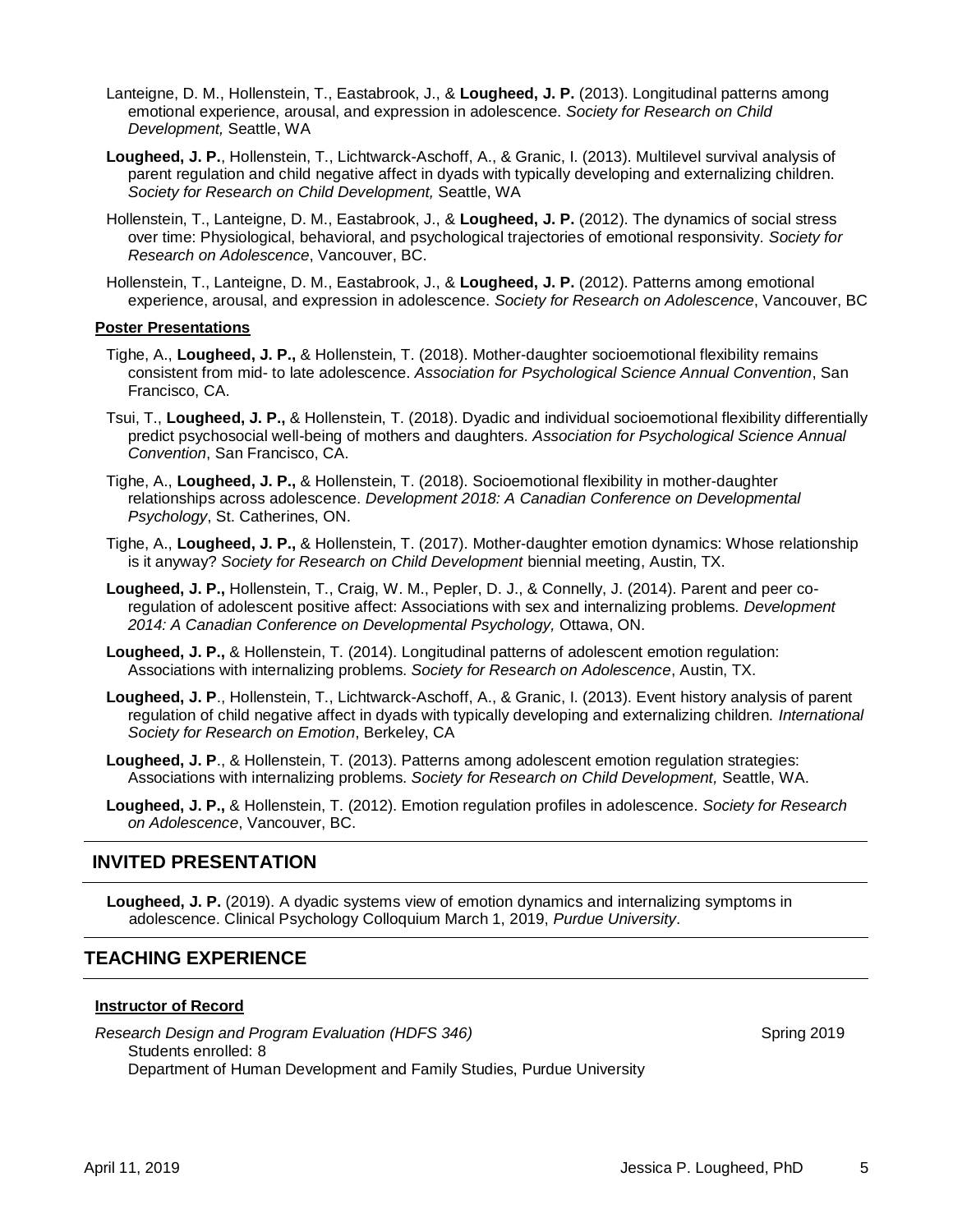| Introduction to Family Process (HDFS 201)<br>Students enrolled: 102                                                                           | Spring 2019      |
|-----------------------------------------------------------------------------------------------------------------------------------------------|------------------|
| Department of Human Development and Family Studies, Purdue University                                                                         |                  |
| Introduction to Family Processes (HDFS 201)<br>Students enrolled: 99<br>Department of Human Development and Family Studies, Purdue University | <b>Fall 2018</b> |
| <b>Teaching Fellowship (Sole Instructor)</b>                                                                                                  |                  |
| Social and Emotional Development (PSYC 351)<br>Students enrolled: 122<br>Department of Psychology, Queen's University                         | Winter 2016      |
| <b>Teaching Assistantships</b>                                                                                                                |                  |
| Introduction to Statistics, Coordinating TA<br>Continuing & Distance Studies, Queen's University                                              | 2014-2015        |
| Honours Thesis (PSYC 501)<br>Department of Psychology, Queen's University                                                                     | 2013-2014        |
| Social and Emotional Development (PSYC 351)<br>Department of Psychology, Queen's University                                                   | 2013             |
| Introduction to Psychology (PSYC 100)<br>Department of Psychology, Queen's University                                                         | 2011-2012        |
| Introduction to Psychology (PSYC 100)<br>Department of Psychology, Queen's University                                                         | 2010-2011        |

## **OTHER RESEARCH EXPERIENCE**

| <b>Research Assistant</b>                                                                                                                                                                                                      | 2010      |  |
|--------------------------------------------------------------------------------------------------------------------------------------------------------------------------------------------------------------------------------|-----------|--|
| Department of Leadership Studies, Royal Roads University<br>Advisor: Lily Dyson, PhD<br>Topic: Meta-analysis of the literacy skills of children with disabilities                                                              |           |  |
| <b>Research Assistant</b><br>Island Medical Program, University of Victoria<br>Advisor: Nichole Fairbrother, PhD<br>Topic: Perinatal mental health: Services, needs and access in Victoria BC                                  | 2009-2010 |  |
| <b>Research Assistant</b><br>Department of Research and Capacity Building, Vancouver Island Health Authority<br>Advisor: Nichole Fairbrother, PhD<br>Topic: Perinatal mental health: Services, needs and access in Victoria BC | 2009      |  |

## **ADDITIONAL TRAINING AND PROFESSIONAL DEVELOPMENT**

| <b>Faculty Success Program</b><br>National Center for Faculty Development & Diversity                                                               | 2019 |
|-----------------------------------------------------------------------------------------------------------------------------------------------------|------|
| <b>Trans Inclusion Training</b><br>Purdue LGBTQ Center; Purdue University                                                                           | 2019 |
| <b>Safe Zone Training</b><br>Purdue LGBTQ Center; Purdue University                                                                                 | 2018 |
| Statistical Power Analysis for Intensive Longitudinal Studies<br>Methodology Center at Pennsylvania State University; J-P Laurenceau & Niall Bolger | 2017 |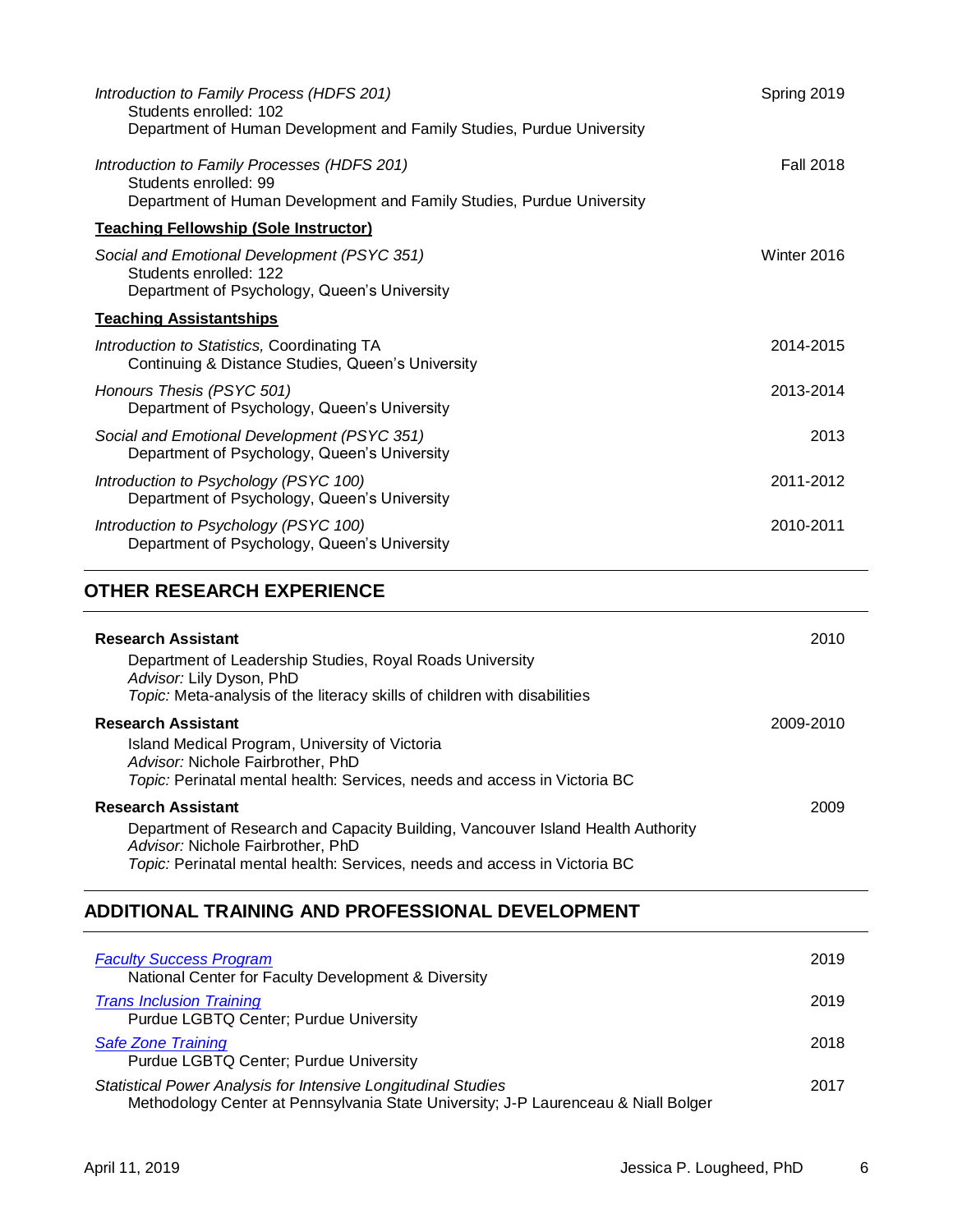| Social Relations Modeling of Dyadic Data<br>Association for Psychological Science workshop; Thomas E. Malloy                                                                          | 2017 |
|---------------------------------------------------------------------------------------------------------------------------------------------------------------------------------------|------|
| Analyzing Ambulatory Assessment Data using Multilevel Modeling<br>Methodology Center at Pennsylvania State University; Michael Russell                                                | 2017 |
| Introduction to Time-Varying Effect Modeling<br>Methodology Center at Pennsylvania State University; Stephanie Lanza                                                                  | 2017 |
| Introduction to Growth Curve Modeling: An Overview and Recommendations for Practice<br>Society for Research on Adolescence post-conference workshop; Patrick Curran & Daniel J. Bauer | 2016 |
| Multilevel Modeling workshop<br>Queen's University, Department of Psychology; Elizabeth Page-Gould                                                                                    | 2015 |
| Multilevel Modeling course<br>Institute for Measurement, Methodology, Analysis and Policy; Texas Tech University; James P. Selig                                                      | 2015 |
| Workshop on Computationally Intensive Modeling of Social Interaction<br>University of Arizona                                                                                         | 2014 |
| Dynamic Mediation Workshop: Methodological Advances in Modeling Real Time Data<br>Arizona State University                                                                            | 2014 |

## **PROFESSIONAL ACTIVITIES AND AFFILIATIONS**

### **Funding Reviewer**

Insight Grant Application Assessment, *Social Sciences and Humanities Research Council of Canada* 2019 Doctoral Research Awards-B Committee Member, *Canadian Institutes of Health Research* 2016-2017

### **Journal Ad-Hoc Reviewer**

Biological Psychology | Child Development | Cognition and Emotion | Depression and Anxiety | Developmental Psychology | Development and Psychopathology | Emotion | European Journal of Psychological Assessment | Frontiers in Psychology, Emotion Science section | Motivation and Emotion | International Journal of Behavioral Development | Journal of Abnormal Child Psychology | Journal of Adolescence | Journal of Child and Family Studies | Journal of Early Adolescence | Journal of Family Psychology | Journal of Research on Adolescence | Social Development

### **Membership in Academic Societies**

Association for Psychological Science | Society for Research on Child Development | Society for Research on Adolescence

## **SELECTED MEDIA COVERAGE**

Full list available at<http://jplougheed.com/media/>

- Wallace, J. B. (November 23, 2018). The right way for parents to question their teenagers. *The Wall Street Journal.* Retrieved from https://www.wsj.com/articles/the-right-way-for-parents-to-question-their-teenagers-1542982858.
- Brousseau, E. (October 24, 2016). Queen's psychology graduate Jessica Lougheed, PhD receives Banting fellowship. Retrieved from <http://www.queensu.ca/psychology/feature-story-jessica-lougheed-october-2016>
- Nauert, R. (August 26, 2016). How teens learn to manage their emotions. *PsychCentral*. Retrieved from http://psychcentral.com/news/2016/08/25/how-teens-learn-to-manage-their-emotions/109040.html
- Researchers measure emotional flexibility in mother-daughter dyads. (August 24, 2016). *Science Daily.*  Retrieved from https://www.sciencedaily.com/releases/2016/08/160824135517.htm?
- Armes, C. (August 24, 2016). The mother-daughter dyad: Going with the flow. *Queen's Gazette, Queen's University.* Retrieved from http://www.queensu.ca/gazette/stories/mother-daughter-dyad-going-flow